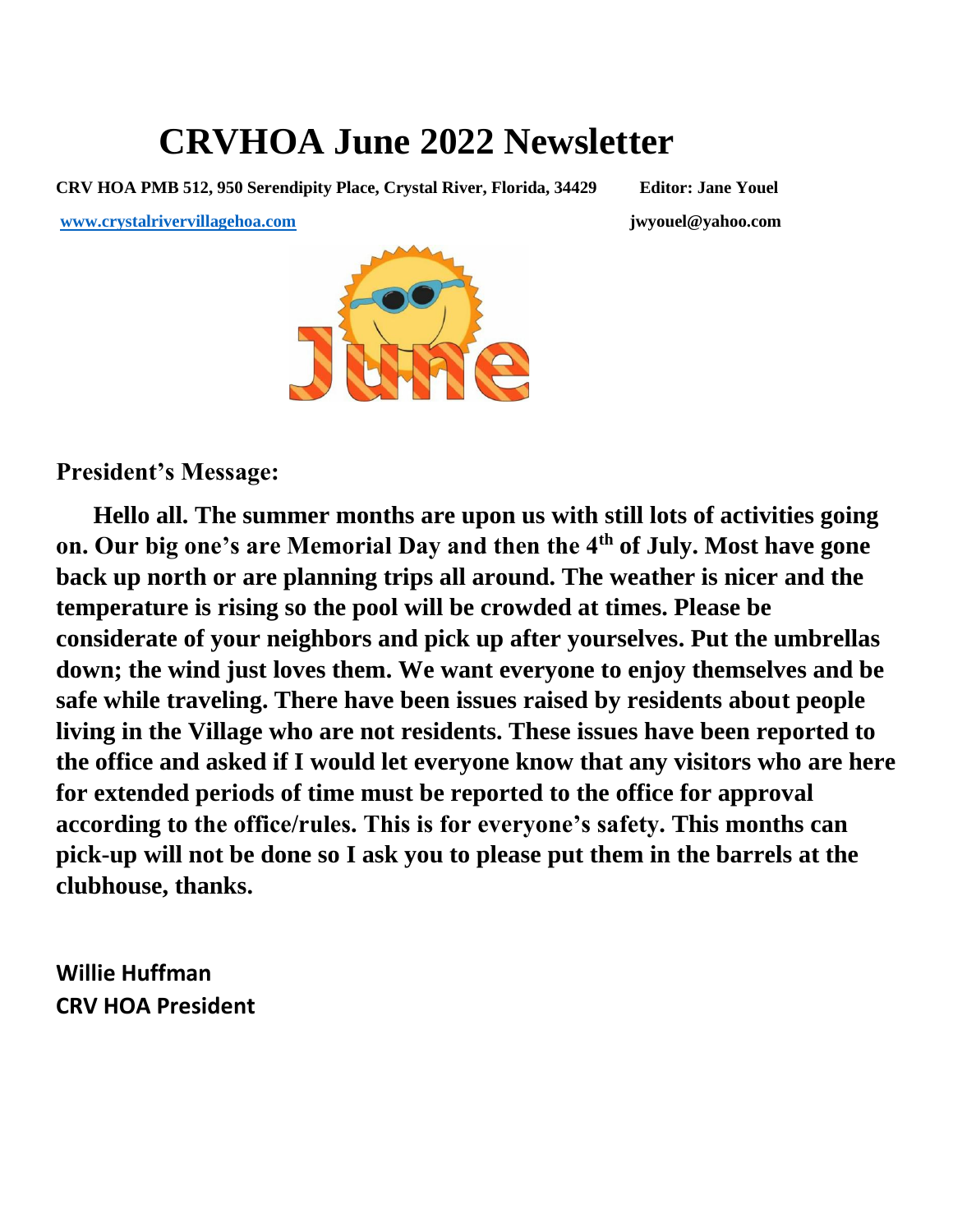### **CRV Travelers**

**Unfortunately, there was no interest from anyone about taking a summer trip. So, I'm sorry to say, the scheduled trip in July to the Biltmore Estate and the Blue Ridge Mountains has been cancelled.**

**Our next trip is scheduled for November 14-18th. By popular request our destination will be Miami and Key West. This is a 5 day/4 night trip and includes lodging, 7 meals, Coral Castle, Bayside Marketplace, a cruise on Biscayne Bay, a relaxing day in Key West, a casino visit for some free time and gaming, and a visit to the South Beach and Hollywood Beach Boardwalks for unique shopping. We will wrap up our trip with live entertainment. All of this for \$545pp/double occupancy. A deposit of \$75. Is needed to secure your seat. The deadline for the deposit is 7/1. The trip balance will be due by 9/1. Contact me at 352- 812-5421 to receive your paperwork. Remember, your seat is not secured until you have made your deposit.**

**Kay Fiedler, Trip Coordinator**

**Note: It is not required at this time that you be Covid Vaccinated. Things could change, but since this trip is in Florida, it is doubtful.**

# **June Ladies Luncheon**

**The June Ladies Luncheon will be held on the 23rd at noon at Sadie's Corner Kitchen located at 353 NE 2nd Street, Crystal River. Our wonderful hostesses are Joan Helms 352- 322-5534, and Marsha Gibson, 352-212-2133. The lunch menu changes daily. There is no liquor license yet, but you are free to bring a bottle of wine. They will provide a glass for you. Also available is tea, coffee, water and sodas. Hope to see lots of you there!**

# **Library News**

**Many thanks to Nancy and Evan Miller for taking over library duties during the summer months. They will keep books reshelved and the library ready and welcoming when you come to check out some titles for your summertime reading. Thanks to some recently donated titles, there are some great new books that you might enjoy.**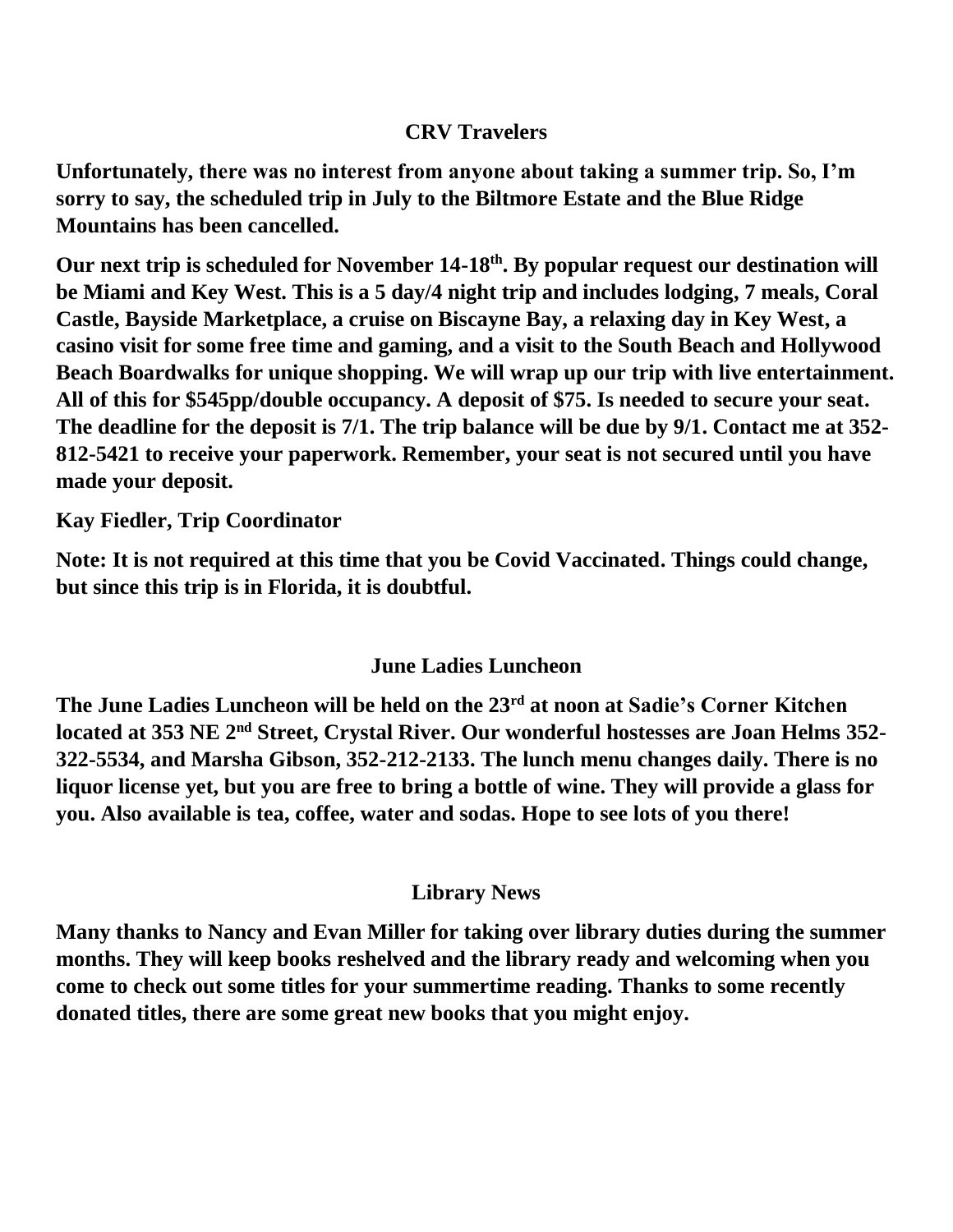#### **Birthdays and Anniversaries**

After much frustration and following discussion with Willie and other members of the HOA Board, I am choosing not to continue listing birthdays and anniversaries in the newsletter. Each month, no matter how carefully I try, I constantly miss someone's birthday or a couple's anniversary. Much of the problem seems to be the rapid pace that our CRV population changes. New residents move in constantly, while others sell and move away, or, sadly, pass away. Keeping a constantly updated roster is truly difficult, especially when I'm back in Ohio. Additionally, the birthday and anniversary listings are only current HOA members, since privacy rules prevent Legacy from sharing personal information other than the names and addresses of new residents. The Board and I will continue to discuss how best to recognize special days and may decide to do so at the monthly potluck suppers when they continue in October, and during coffee and doughnut gatherings in the summer. Watch for more information



Cindi Bartolomucci 961 Serendipity Eliza Velicu 1029 SE Ninja

#### **June Yard Awards**

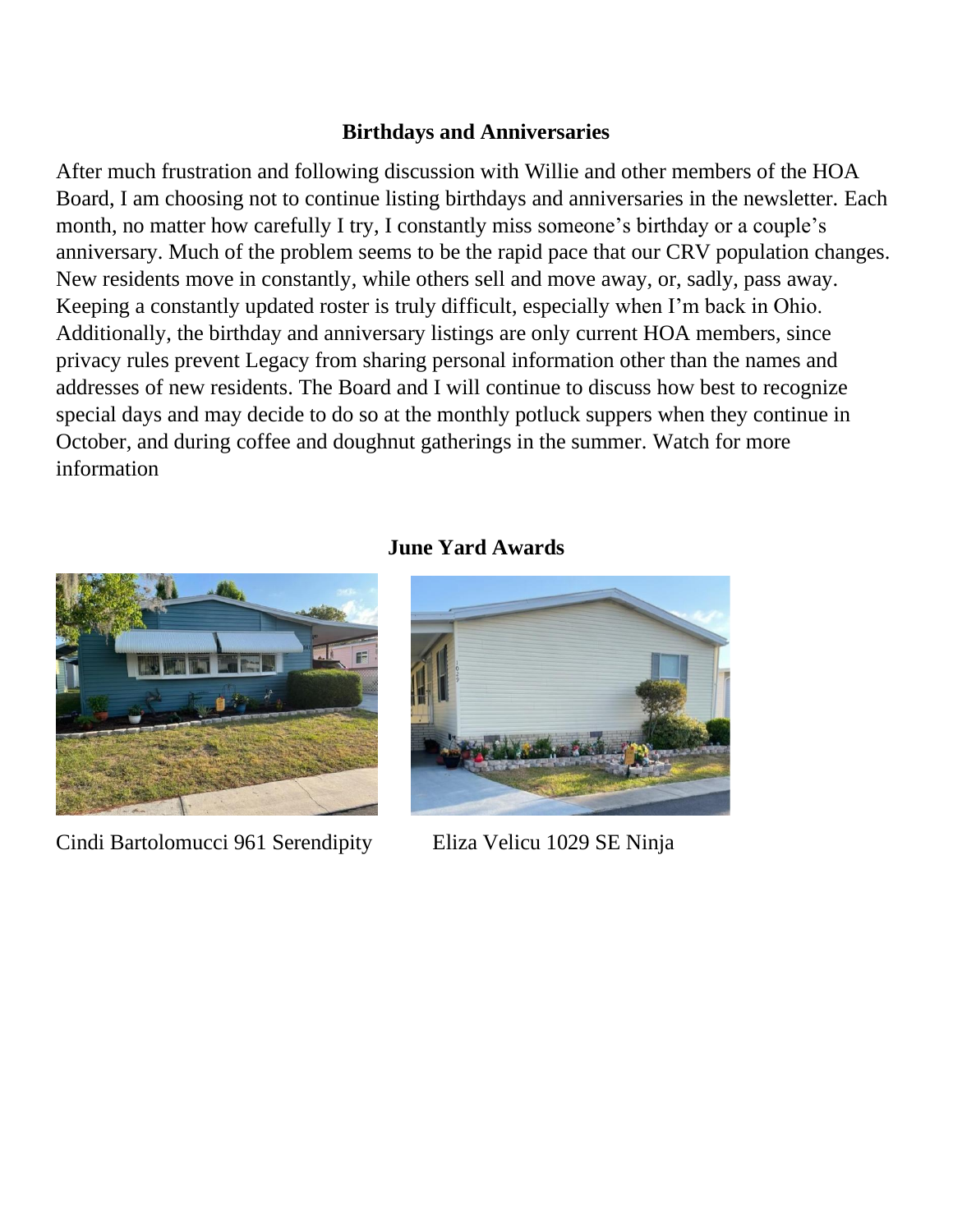

David Owens and Judy Siller 1083 Lillian St.

Stop and check out these lovely yards as you take your walk or drive by. Take a leisurely tour of our Village in your golfcart or on your bike .Summer flowers are in bloom and yards look their best! There are lots of folks here who take great pride in their yards, and it is a pleasure to see how their efforts are growing.

#### **Coffee Clutch**

Don't forget that coffee and other yummies are available in the clubhouse on the 2nd Saturday of the month from 6-10 a.m. Come on over and meet with your neighbors for some good conversation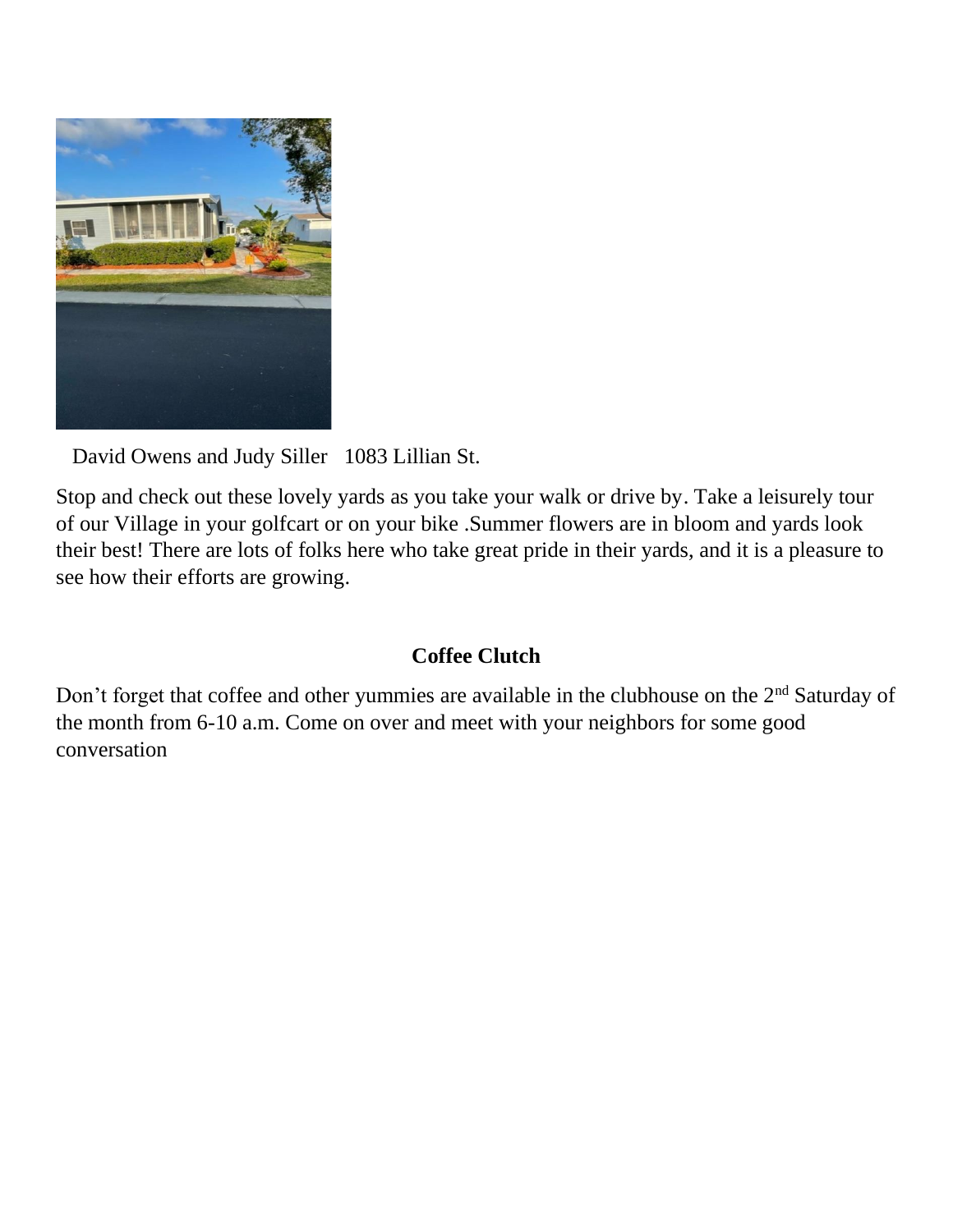### Mother's Day Brunch



Many thanks to a great group of volunteers who

provided us with an amazing menu for out Mother's Day Brunch. Kudos to Ellen Curtis, Mary Friedrich, Cheryl Allen, Jean Sciortino, Frank Curtis, Sandy Sustick and Edie Gorgodian. Everything was totally delicious! You're all fantastic!!

**A gentle reminder to keep your dogs leashed and pick up after them!!**

**Watch your speed in the Village. Your neighbors are out there walking!** 

**Do not take food from the clubhouse refrigerator. That food is there for a specific purpose.**

**Be a good neighbor. If someone needs some help, assist if you can. If you haven't seen someone for a few days, knock and ask if they're okay.**